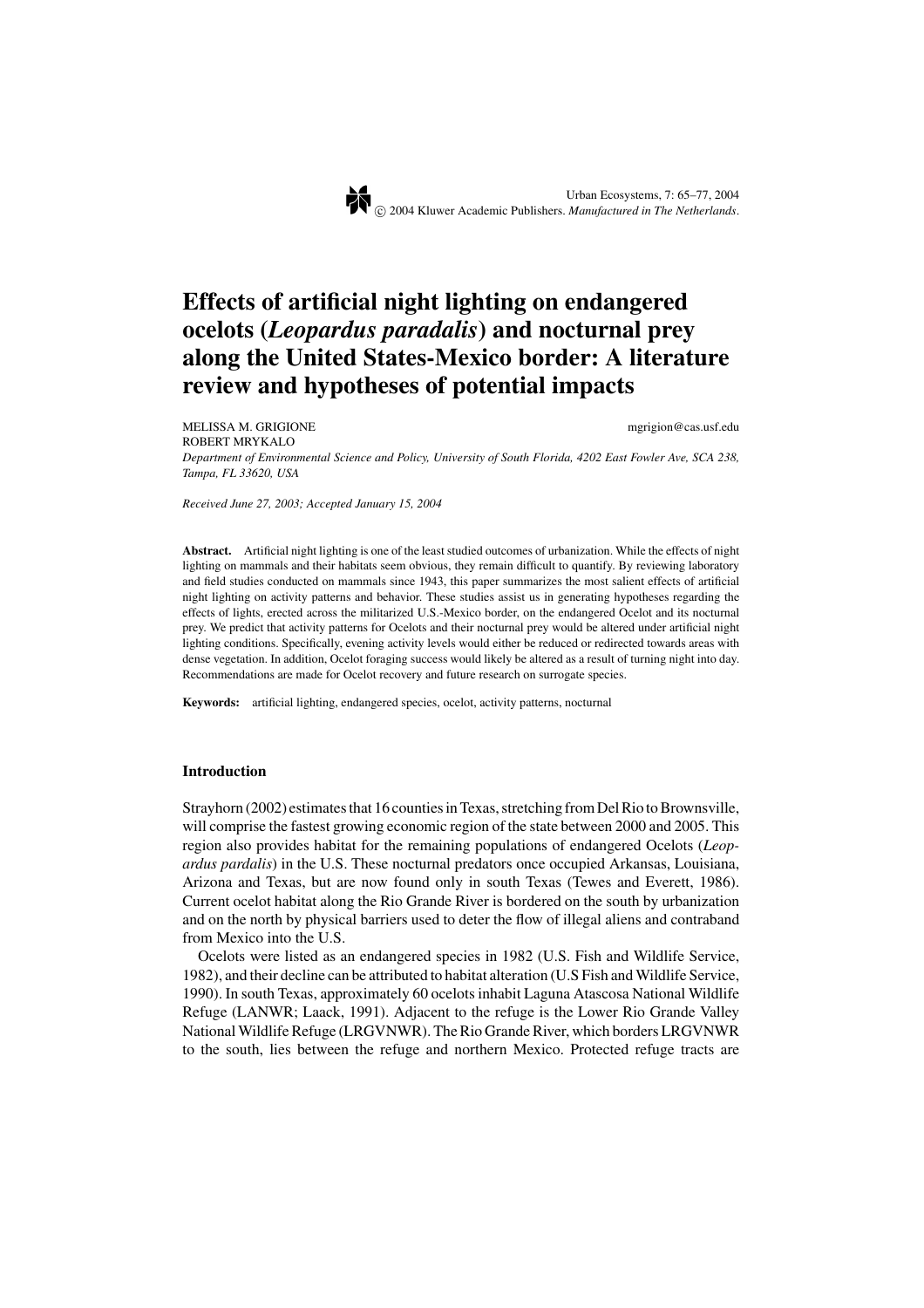interspersed with non-protected corridors. These corridors are not always vegetated, thereby reducing movement opportunities for Ocelots between protected areas.

Despite protection afforded to Ocelots by the refuges of south Texas, artificial night lighting along the Rio Grande River may be reducing the availability of Ocelot prey and restricting movements of Ocelots themselves. Successful recovery of Ocelots in Texas will require an understanding of the impacts of artificial night lighting on the distribution and abundance of both Ocelots and their prey. This paper summarizes laboratory and field studies conducted on mammals since 1943 that have assessed the effects of artificial lighting on activity patterns and behavior. These results elucidate the potential impacts of artificial night lighting on both Ocelots and their prey.

### **Operation Rio Grande**

The Rio Grande River and the international border are patrolled by the Immigration and Naturalization Service's (INS) Border Patrol (BP). The role of BP is to prevent the flow of illegal aliens and contraband into the United States (Bureau of Citizenship and Immigration Services, 2002). "Operation Rio Grande" is a BP operation that covers 17,000 mi<sup>2</sup> of southeast Texas (Bureau of Citizenship and Immigration Services, 2002).

In order to patrol the border most efficiently, vegetation is burned and mowed along the U.S. border, fences are installed, parallel roads are built, and hundreds of permanent and portable lights are erected adjacent to the river (U.S. Fish and Wildlife Service, 2002). These activities have the potential to create a conflict in land use between the refuge, whose mission is to restore and acquire habitat for wildlife adjacent to the river, and the INS, whose duty is to detect illegal aliens entering the United States. Currently there are approximately 186 diesel powered portable lights and 235 permanent lights running 52.4 miles along the U.S. border of the Rio Grande River (U.S. Fish and Wildlife Service, 2002).

In an attempt to curtail the activities of Operation Rio Grande, in 1999 plaintiffs filed suit against the INS. As part of their suit, the plaintiffs claimed that artificial night lighting has an impact on nocturnal species, such as the endangered Ocelot. While it was known that Ocelots are primarily crepuscular/nocturnal (Konecny, 1989; Laack, 1991; Tewes and Shindle, 1997), there were no data to indicate the effects of artificial night lighting on hunting, foraging and dispersal success of Ocelots. Because of this shortcoming, plaintiffs received less from their settlement then they had originally intended. What was clearly needed at the time was a quantitative study on the effects of artificial night lighting on Ocelots. However, problems with initiating such a study were manifold, including the small population size of Ocelots, problems tracking Ocelot movement, and the need to collect long-term data (U.S. Fish and Wildlife Service, 2002). Indeed, a study on Ocelots was initiated in December of 1999 to investigate these issues, but was terminated in January 2001 because of poor statistical power resulting from low sample size (U.S. Fish and Wildlife Service, 2002).

Additionally, no studies have been conducted on the effects of artificial night lighting on Ocelot prey. Ocelots feed on a wide variety of prey but small mammals make up a large proportion of their diet (Bisbal, 1986; Tewes *et al.*, 1997; De Villa Meza *et al.*, 2002). Eleven nocturnal rodent species inhabit the area where Operation Rio Grande has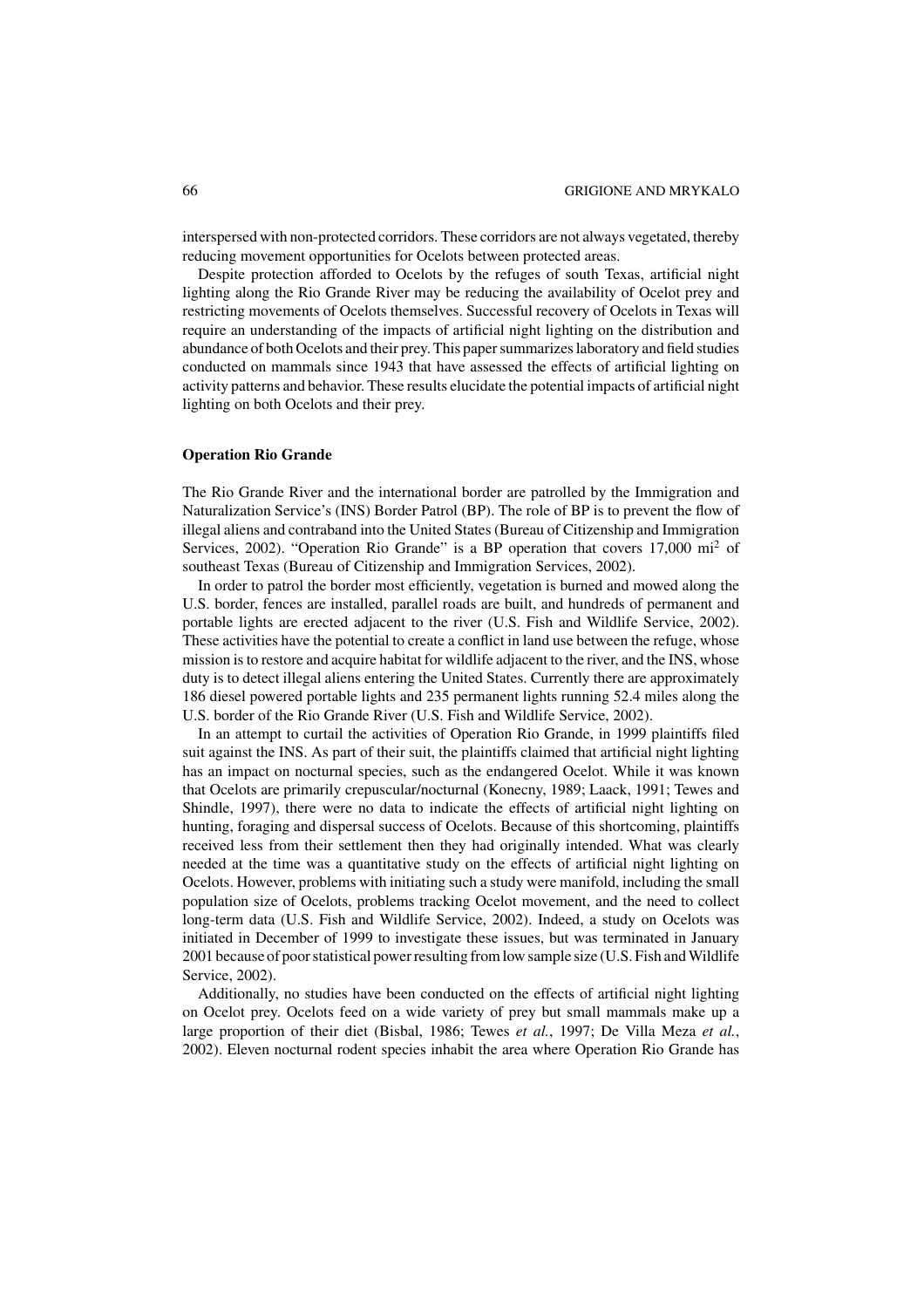been implemented (Davis and Schmidly, 1997). At least two of these eleven nocturnal species and one diurnal species are known prey of Ocelots (Tewes *et al*., 1997). Laboratory experiments have demonstrated that artificial night lighting alters rodent activity patterns (Blair, 1943; Kavanau, 1968; Kavanau and Rischer, 1968; Kavanau and Havenhill, 1976).

Although it has been difficult to quantify the effects of artificial night lighting on Texas Ocelots and their nocturnal rodent prey, it would be useful to develop hypotheses and generate predictions about the negative impacts of artificial night lighting on these species. Therefore, by understanding the effects of artificial night lighting on closely related species, previous studies can aid in the generation of hypotheses regarding the impact of artificial night lighting on Ocelots and their prey along the U.S.-Mexican border in southeast Texas.

## **Natural and artificial light experiments**

Table 1 summarizes lighting studies conducted on mammals since 1943. Three studies summarized in Table 1 are relevant to Ocelot prey—nocturnal rodents either found in Ocelot habitat and/or in Ocelot scat in south Texas.

Sunlight and moonlight greatly influence activity levels of nocturnal rodents (O'Farrell, 1974; Brusseo and Barry Jr., 1995). In the wild, nocturnal rodent activity can decrease due to increasing illumination of moonlight (Lockard and Owings, 1974; Kaufman and Kaufman, 1983; Price *et al*., 1984). Nocturnal rodents exposed to natural light in laboratory experiments shifted activity from open areas to cover as the light level of moonlight increased (Wolfe and Summerlin, 1989).

Laboratory experiments have been conducted to determine the influence of light level on activity of nocturnal rodents (Blair, 1943; Kavanau, 1968; Kavanau and Rischer, 1968; Kavanau and Havenhill, 1976; Clark, 1983). These experiments fall into two categories: manipulative or volitional light level experiments.

Manipulative light-level experiments permitted researchers to control the level of illumination, duration at each level, and the length of each light cycle (Blair, 1943; Kavanau and Rischer, 1968; Clarke, 1983). Volitional light-level experiments allowed rodents to incrementally change the level of illumination by stepping on micro switches inside enclosures (Kavanau and Havenhill, 1976).

Results from both manipulative and volitional light level experiments on rodents indicate that the optimum light level for maximum activity found in the laboratory nearly coincided with periods of peak activity for the same species in the wild (Blair, 1943; Kavanau and Havenhill, 1976). When luminance exceeded the average luminance of the full moon, rodent activity ceased (Blair, 1943).

Therefore, laboratory experiments indicate that artificial lighting can alter rodent activity patterns substantially. Artificial sunrise and sunset were cues for the onset or cessation of rodent activity (Kavanau, 1968; Kavanau and Rischer, 1968). While nocturnal and crepuscular rodents decreased activity as light level increased (Blair, 1943; Kavanau, 1968; Kavanau and Havenhill, 1976), a sudden onset of bright light caused bursts of activity (Kavanau, 1968).

Kavanau and Havenhill (1976) also monitored activity levels of both rodents and carnivores over 24-hour periods and they concluded that activity levels of carnivores do not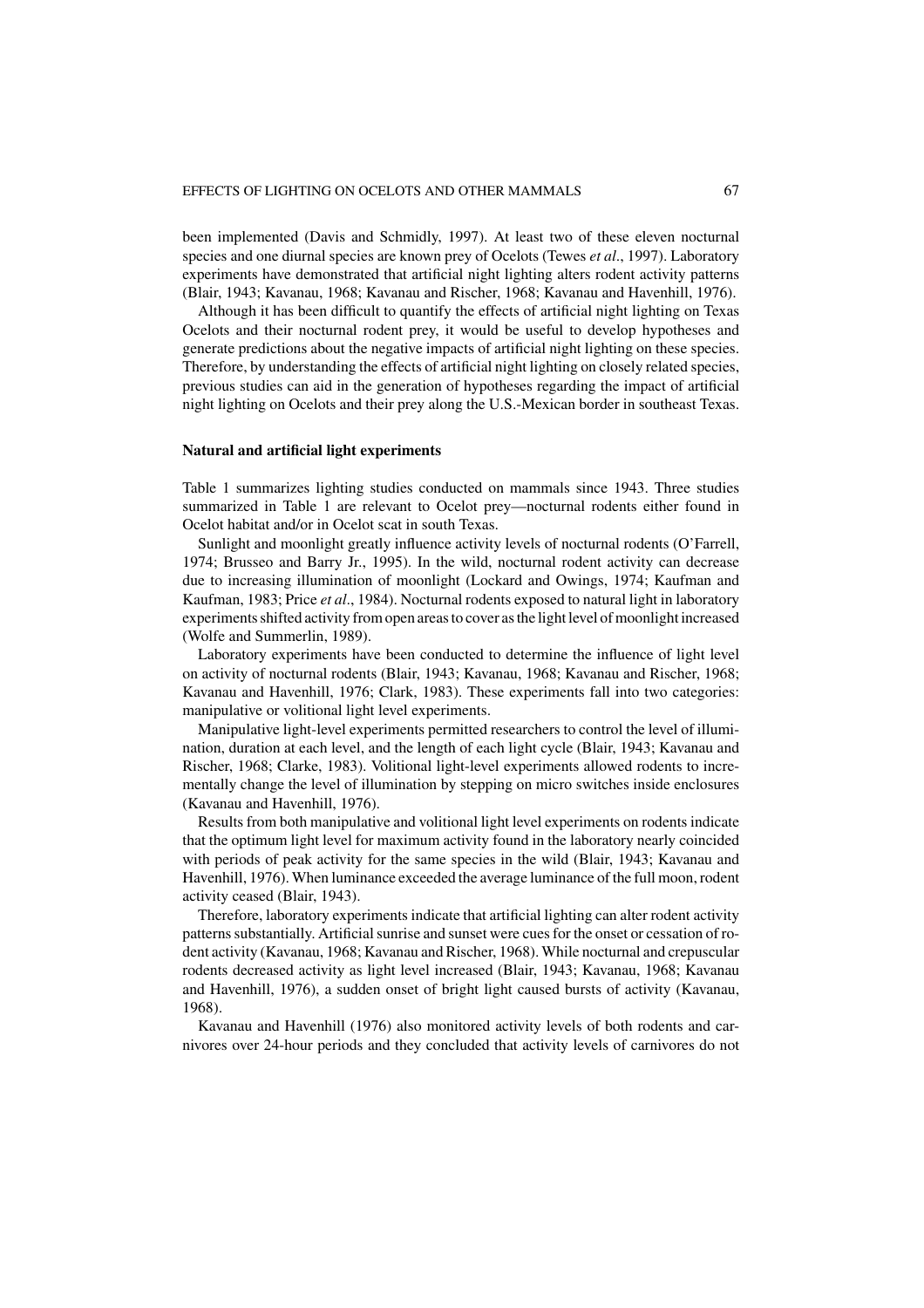| Table 1. Summary of lighting sudies on mammals |                          |                                 |                          |                                                                                           |                                                                                                                                     |                            |
|------------------------------------------------|--------------------------|---------------------------------|--------------------------|-------------------------------------------------------------------------------------------|-------------------------------------------------------------------------------------------------------------------------------------|----------------------------|
| Genus and species                              | Foraging<br>group        | Temporal<br>activity<br>pattern | Lab or<br>study<br>field | Manipulative light<br>level, volitional<br>light level, or<br>natural light<br>experiment | Result of light level experiment                                                                                                    | Reference                  |
| Peromyscus leucopus**                          | Insectivore<br>Herbivore | Nocturnal                       | dab                      | Manipulative                                                                              | landmarks as navigational aids.<br>Use moon, twilight sun, and                                                                      | Kavanau, L.J. (1968)       |
| Tamias striatus                                | Omnivore                 | Diurnal                         | Lab                      | Manipulative                                                                              | Activity stimulated by artificial dawn                                                                                              | Kavanau, L.J. (1969)       |
| Mustela nivalis                                | Carnivore                | Arrhythmic                      | dab                      | Manipulative                                                                              | Activity stimulated by artificial dusk<br>and inhibited by artificial dawn                                                          | Kavanau, L.J. (1969)       |
| Eira barbara                                   | Omnivore                 | Diurnal                         | Lab                      | Manipulative                                                                              | Relatively insensitive to abrupt light<br>changes during activity periods                                                           | Kavanau, L.J. (1971)       |
| Vulpes vulpes                                  | Omnivore                 | Arrhythmic                      | Lab                      | Manipulative                                                                              | Activity inhibited by dim light and<br>Primarily nocturnal activity pattern,<br>activity peaked at twilight.<br>darkness.           | Kavanau, L.J. (1971)       |
| Lynx rufus                                     | Carnivore                | Arrhythmic                      | Lab                      | Manipulative                                                                              | Activity peaked at twilight. Activity<br>inhibited by dim light and dusk.                                                           | Kavanau, L.J. (1971)       |
| Galictis vittata                               | Carnivore                | Diurnal                         | dab                      | Manipulative                                                                              | Insensitive to temporary changes in<br>light intensity during activity<br>periods.                                                  | Kavanau, L.J. (1971)       |
| Bassariscus astutus                            | Omnivore                 | Nocturnal                       | Lab                      | Manipulative                                                                              | Activity peaked at lowest light levels.<br>alternations in light intensity from<br>Decreased activity with abrupt<br>dark to light. | Kavanau, L.J. (1971)       |
| Macaca nemestrina                              | Frugivore                | Diurnal                         | dab                      | Manipulative                                                                              | Insensitive to temporary changes in<br>light intensity during activity<br>periods.                                                  | Kavanau, L.J. (1971)       |
| Peromyscus maniculatus<br>blandus              | Insectivore<br>Herbivore | Nocturnal                       | Lab                      | Manipulative                                                                              | Activity decreased as light intensity<br>increased                                                                                  | Blair, Frank. W.<br>(1943) |

## 68 GRIGIONE AND MRYKALO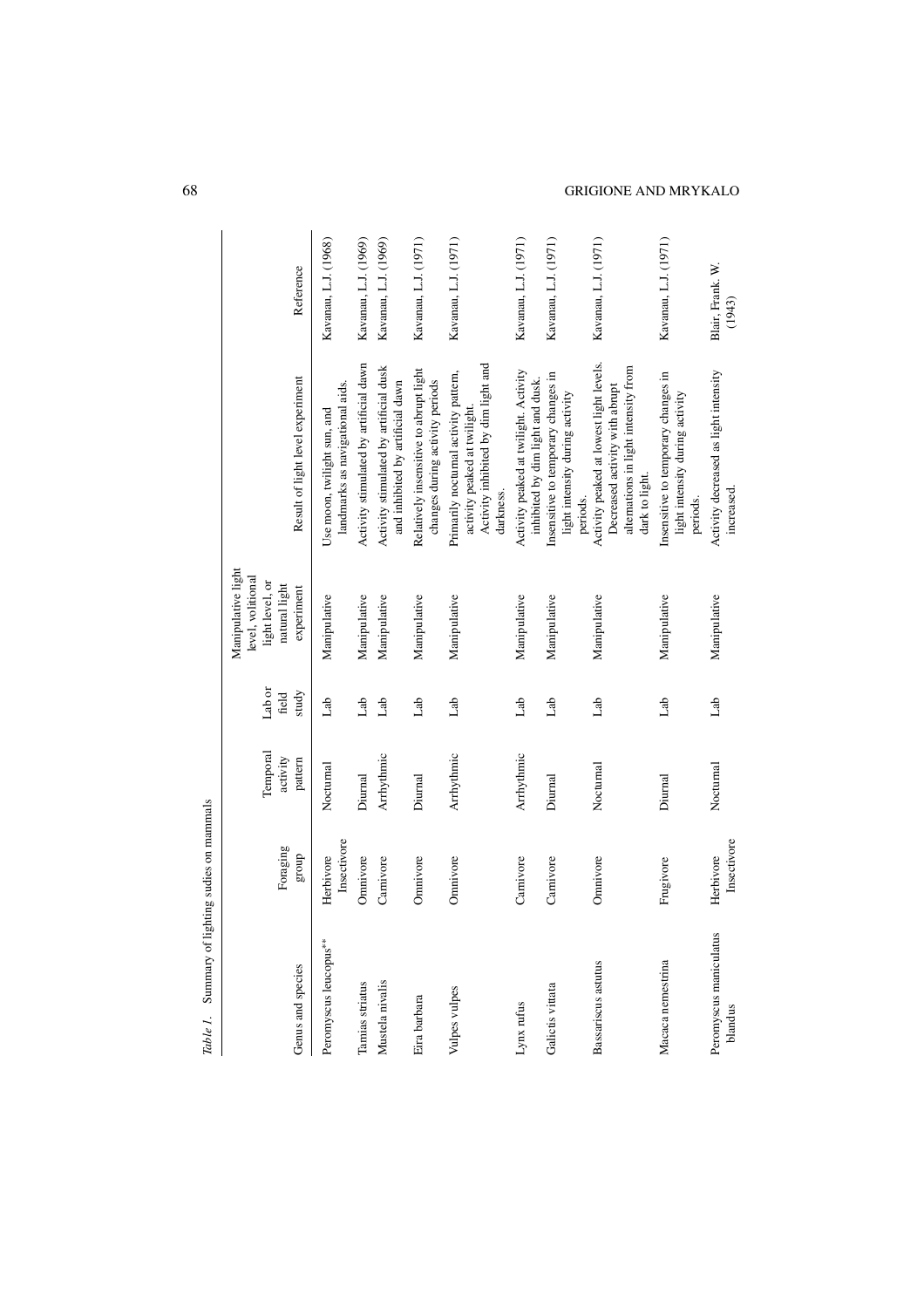## EFFECTS OF LIGHTING ON OCELOTS AND OTHER MAMMALS 69

| Peromyscus maniculatus<br>nubiterrae  | Insectivore<br>Herbivore | Nocturnal  | Field | Natural      | Peak activity soon after sunset. Other<br>peaks in activity later in night<br>depending on season.                                                      | Barry, R.E. (1995)<br>Brusseo, A.J. and      |
|---------------------------------------|--------------------------|------------|-------|--------------|---------------------------------------------------------------------------------------------------------------------------------------------------------|----------------------------------------------|
| Peromyscus leucopus<br>noveboradensis | Insectivore<br>Herbivore | Nocturnal  | Field | Natural      | Peak activity soon after sunset and<br>Season did not effect activity<br>declined as night progressed.<br>pattern.                                      | Barry, R.E. (1995)<br>Brusseo, A.J. and      |
| Peromyscus truei                      | Insectivore<br>Herbivore | Nocturnal  | Field | Natural      | activity was positively related to<br>Moderate intensities of moonlight<br>depressed activity. In summer<br>cloud cover.                                | Scheibe, S.J. (1984)                         |
| Peromyscus polionotus                 | Insectivore<br>Herbivore | Nocturnal  | Lab   | Manipulative | factor influencing the time when<br>Twilight changes were the main<br>activity began and ended                                                          | Kavanau, L.J. and<br>Rischer, C.E.<br>(1968) |
| Mustela nivalis                       | Carnivore                | Arrhythmic | dab   | Volitional   | second-brightest light available.<br>Preferred brightest or                                                                                             | Kavanau, L.J. et al.<br>(1973)               |
| Mustela frenata                       | Carnivore                | Arrhythmic | dab   | Volitional   | second-brightest light available.<br>Preferred brightest or                                                                                             | Kavanau, L.J. et al.<br>(1973)               |
| Genetta genetta                       | Carnivore                | Nocturnal  | Lab   | Volitional   | Two of the Genets preferred brightest<br>One of the Genets behavior did not<br>or second-brightest light available.<br>stabilize over the study period. | Kavanau, L.J. et al.<br>(1973)               |
| Bassariscus astutus                   | Omnivore                 | Nocturnal  | Lab   | Volitional   | second-brightest light available.<br>Preferred brightest or                                                                                             | Kavanau, L.J. et al.<br>(1973)               |
| Urocyon cinereoargenteus              | Omnivore                 | Nocturnal  | Lab   | Volitional   | second-brightest light available.<br>Preferred brightest or                                                                                             | Kavanau, L.J. et al.<br>(1973)               |
| Eira barbara                          | Omnivore                 | Diurnal    | Lab   | Volitional   | second-brightest light available.<br>Preferred brightest or                                                                                             | Kavanau, L.J. et al.<br>(1973)               |
| Bassariscus astutus                   | Omnivore                 | Nocturnal  | dab   | Manipulative | Nocturnal activity pattern                                                                                                                              | Ramos, J. (1975)<br>Kavanau, L.J. and        |
| Potos flavus                          | Insectivore<br>Herbivore | Nocturnal  | dab   | Manipulative | Nocturnal activity pattern                                                                                                                              | Ramos, J. (1975)<br>Kavanau, L.J. and        |
|                                       |                          |            |       |              |                                                                                                                                                         | (Continued on next page.)                    |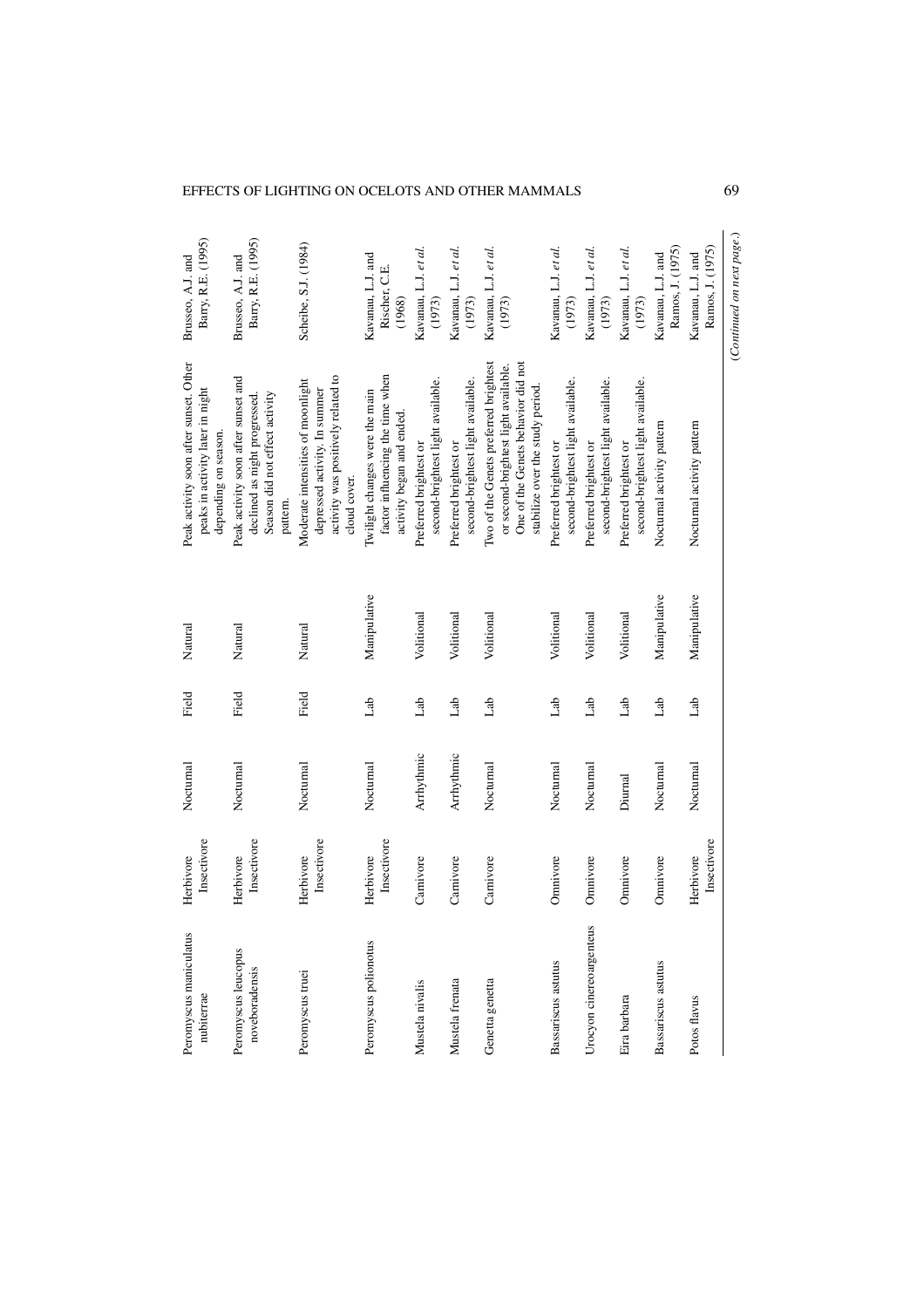| Table 1. (Continued).    |           |                      |                 |                                                                             |                                  |                                       |
|--------------------------|-----------|----------------------|-----------------|-----------------------------------------------------------------------------|----------------------------------|---------------------------------------|
|                          | Foraging  | Temporal<br>activity | Lab or<br>field | Manipulative light<br>level, volitional<br>light level, or<br>natural light |                                  |                                       |
| Genus and species        | dno.a     | pattern              | study           | experiment                                                                  | Result of light level experiment | Reference                             |
| Nasua narica             | Omnivore  | Diurnal              | dab             | Manipulative                                                                | Nocturnal activity pattern       | Ramos, J. (1975)<br>Kavanau, L.J. and |
| Genetta genetta          | Carnivore | Nocturnal            | Lab             | Manipulative                                                                | Nocturnal activity pattern       | Ramos, J. (1975)<br>Kavanau, L.J. and |
| Urocyon cinereoargenteus | Omnivore  | Nocturnal            | Lab             | Manipulative                                                                | Nocturnal activity pattern       | Ramos, J. (1975)<br>Kavanau, L.J. and |
| Vulpes vulpes            | Omnivore  | Arrhythmic           | Lab             | Manipulative                                                                | Nocturnal activity pattern       | Ramos, J. (1975)<br>Kavanau, L.J. and |
| Vulpes macrotis          | Carnivore | Nocturnal            | Lab             | Manipulative                                                                | Nocturnal activity pattern       | Ramos, J. (1975)<br>Kavanau, L.J. and |
| Alopex lagopus           | Carnivore | Arrhythmic           | Lab             | Manipulative                                                                | Nocturnal activity pattern       | Ramos, J. (1975)<br>Kavanau, L.J. and |
| Canis latrans            | Omnivore  | Arrhythmic           | dab             | Manipulative                                                                | Diurnal activity pattern         | Ramos, J. (1975)<br>Kavanau, L.J. and |
| Canus niger              | Carnivore | Arrhythmic           | dab             | Manipulative                                                                | Arrthymic activity pattern       | Ramos, J. (1975)<br>Kavanau, L.J. and |
| Mustela frenata          | Carnivore | Arrhythmic           | dab             | Manipulative                                                                | Arrthymic activity pattern       | Ramos, J. (1975)<br>Kavanau, L.J. and |
| Eira barbara             | Omnivore  | Diurnal              | dab             | Manipulative                                                                | Diurnal activity pattern         | Ramos, J. (1975)<br>Kavanau, L.J. and |
| Galictis vittata         | Carnivore | Diurnal              | Lab             | Manipulative                                                                | Diurnal activity pattern         | Ramos, J. (1975)<br>Kavanau, L.J. and |

70 GRIGIONE AND MRYKALO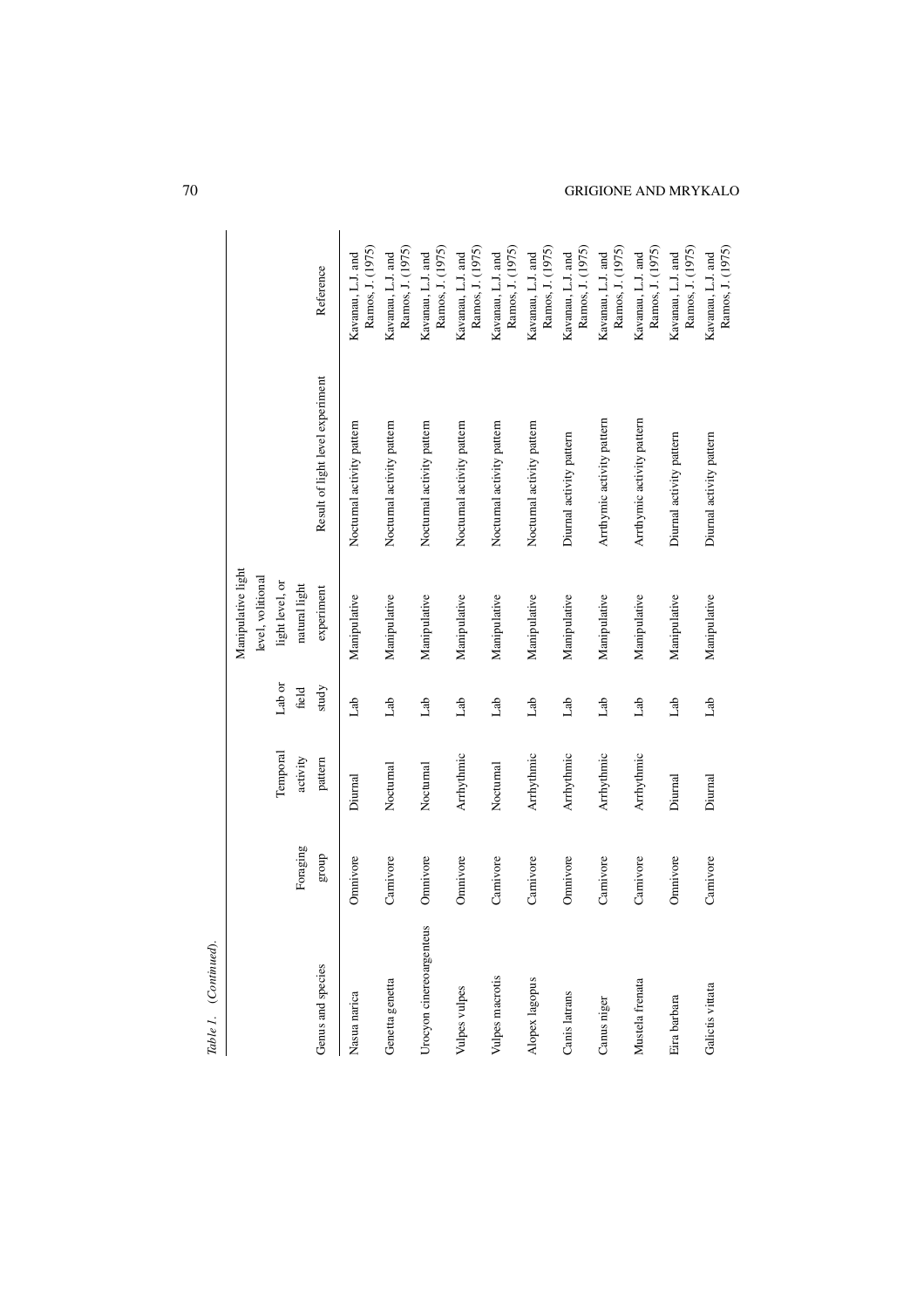## EFFECTS OF LIGHTING ON OCELOTS AND OTHER MAMMALS 71

| Mephitis mephitis             | Omnivore                 | Nocturnal | dab   | Manipulative | Nocturnal activity pattern                                                                                                                | Ramos, J. (1975)<br>Kavanau, L.J. and        |
|-------------------------------|--------------------------|-----------|-------|--------------|-------------------------------------------------------------------------------------------------------------------------------------------|----------------------------------------------|
| Peromyscus polionotus         | Insectivore<br>Herbivore | Nocturnal | dab   | Natural      | activity from open to cover under<br>percentage of moonlight. Shifted<br>Activity inversely related to<br>moonlight periods.              | Summerlin, C.T.<br>Wolfe, L.J. and<br>(1989) |
| Dipodomys merriami            | Granivore<br>Herbivore   | Nocturnal | Field | Natural      | sunset and 3 hours before sunrise.<br>Peak activity occurred 3 hours after<br>Activity decreased as percentage<br>of moonlight increased. | O'Farrell, J.M. (1974)                       |
| Dipodomys ordii <sup>**</sup> | Granivore<br>Herbivore   | Nocturnal | Field | Natural      | Spring. Bimodal activity, most<br>Active after midnight in winter.<br>Trimodal activity pattern in<br>after midnight, in Summer.          | O'Farrell, J.M. (1974)                       |
| Dipodomys panamintinus        | Granivore                | Nocturnal | Field | Natural      | Activity low or absent towards<br>Bimodal activity after sunset.<br>sunrise                                                               | O'Farrell, J.M. (1974)                       |
| Dipodomys microps             | Granivore<br>Herbivore   | Nocturnal | Field | Natural      | activity after sunset in Summer.<br>Trimodal activity after sunset in<br>Winter and Spring. Bimodal                                       | O'Farrell, J.M. (1974)                       |
| Onychomys toridus             | Omnivore                 | Nocturnal | Field | Natural      | Active in middle and late night.                                                                                                          | O'Farrell, J.M. (1974)                       |
| maniculatus*<br>Peromyscus    | Omnivore                 | Nocturnal | Field | Natural      | Activity low or absent towards<br>Bimodal activity after sunset.<br>sunrise                                                               | O'Farrell, J.M. (1974)                       |
| longimembris<br>Perognathus   | Granivore<br>Herbivore   | Nocturnal | Field | Natural      | High peak of activity two hours after<br>sunset. Bimodal activity in the<br>Spring.                                                       | O'Farrell, J.M. (1974)                       |
| Chaetodipus formosus          | Granivore<br>Herbivore   | Nocturnal | Field | Natural      | sunset. No activity 6 hours after<br>Highest activity two hours after<br>sunset.                                                          | O'Farrell, J.M. (1974)                       |
|                               |                          |           |       |              |                                                                                                                                           |                                              |

 $(Continued \ on \ next \ page.)$ (*Continued on next page*.)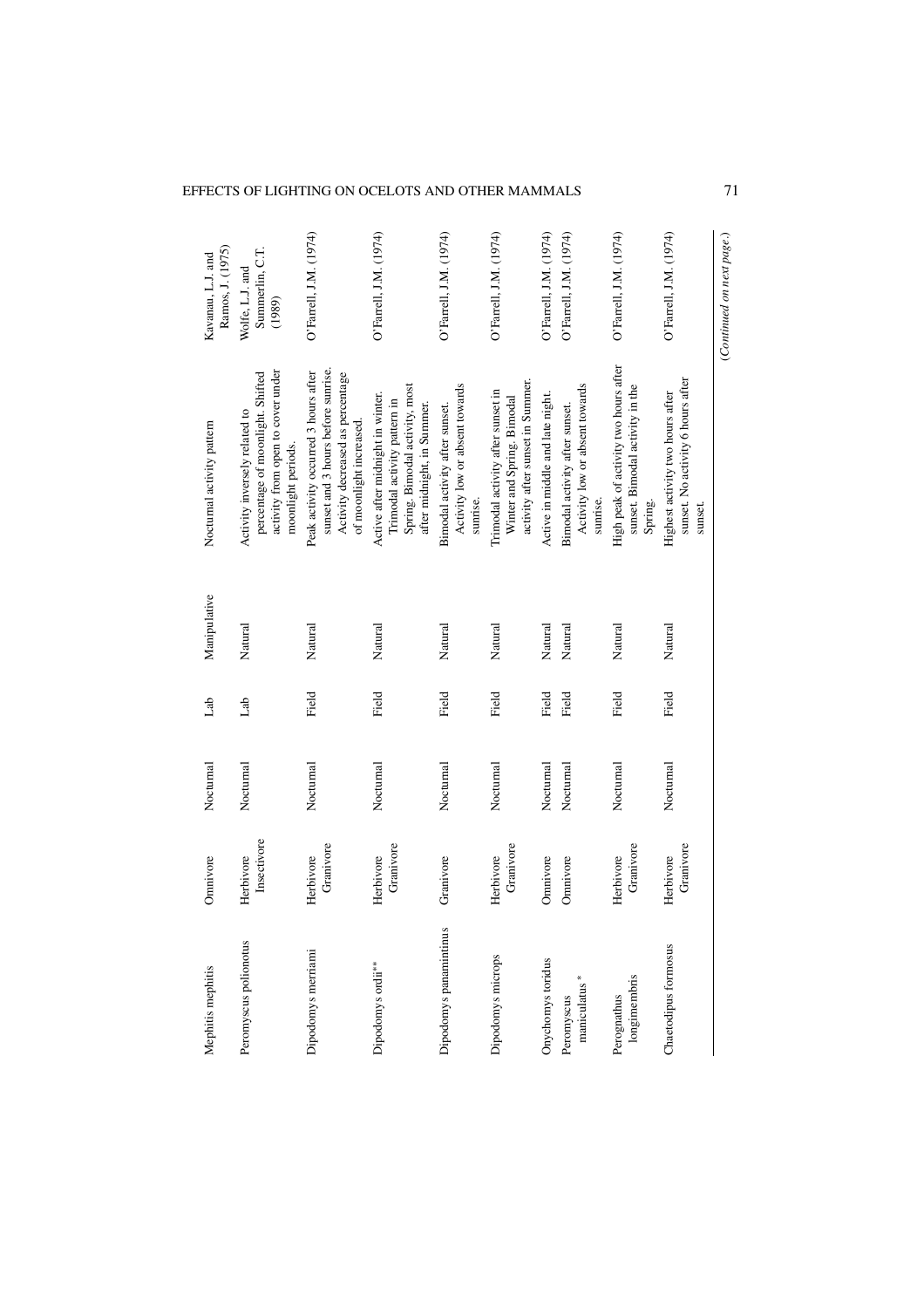| í<br>í |
|--------|
| ı      |
|        |

| Table 1. (Continued.)         |                          |           |        |                                         |                                                                                                            |                                                |
|-------------------------------|--------------------------|-----------|--------|-----------------------------------------|------------------------------------------------------------------------------------------------------------|------------------------------------------------|
|                               |                          |           |        | Manipulative light<br>level, volitional |                                                                                                            |                                                |
|                               |                          | Temporal  | Lab or | light level, or                         |                                                                                                            |                                                |
|                               | Foraging                 | activity  | field  | natural light                           |                                                                                                            |                                                |
| Genus and species             | group                    | pattern   | study  | experiment                              | Result of light level experiment                                                                           | Reference                                      |
| megacephalus<br>Microdipodops | Insectivore<br>Granivore | Nocturnal | Field  | Natural                                 | High peak of activity two hours after<br>sunset. Males have bimodal and<br>crepuscular activity in Summer. | O'Farrell, J.M. (1974)                         |
| Reithrodontomys<br>megalotis  | Omnivore                 | Nocturnal | Field  | Natural                                 | Highest activity two hours after<br>sunset.                                                                | O'Farrell, J.M. (1974)                         |
| Dipodomys merriami            | Granivore<br>Herbivore   | Nocturnal | dab    | Manipulative/No<br>Natural Light        | habitat under bright illumination.<br>Activity was lower under open                                        | Price, M.V. (1991)<br>Longland, S.W. and       |
| megacephalus<br>Microdipodops | Insectivore<br>Granivore | Nocturnal | dab    | Manipulative/No<br>Natural Light        | habitat under bright illumination.<br>Activity was lower under open                                        | Price, M.V. (1991)<br>Longland, S.W. and       |
| Chaetodipus baileyi           | Omnivore                 | Nocturnal | dab    | Manipulative/No<br>Natural Light        | habitat under bright illumination.<br>Activity was lower under open                                        | Price, M.V. (1991)<br>Longland, S.W. and       |
| Chaetodipus fallax            | Insectivore<br>Herbivore | Nocturnal | dab    | Manipulative/No<br>Natural Light        | habitat under bright illumination.<br>Activity was lower under open                                        | Price, M.V. (1991)<br>Longland, S.W. and       |
| Bassariscus astutus           | Omnivore                 | Nocturnal | Lab    | Natural                                 | Twilight had a strong influence on<br>the phasing of the species.                                          | Ramos, J. (1972)<br>Kavanau, L.J. and          |
| Potos flavus                  | Insectivore<br>Herbivore | Nocturnal | Lab    | Natural                                 | Twilight had a strong influence on<br>the phasing of the species.                                          | Ramos, J. (1972)<br>Kavanau, L.J. and          |
| Genetta genetta               | Carnivore                | Nocturnal | Lab    | Natural                                 | Twilight had a strong influence on<br>the phasing of the species.                                          | Ramos, J. (1972)<br>Kavanau, L.J. and          |
| Glaucomys volans              | Omnivore                 | Nocturnal | Lab    | Volitional                              | Active in very dim light.                                                                                  | Havenhill, R.M.<br>Kavanau, L.J. and<br>(1976) |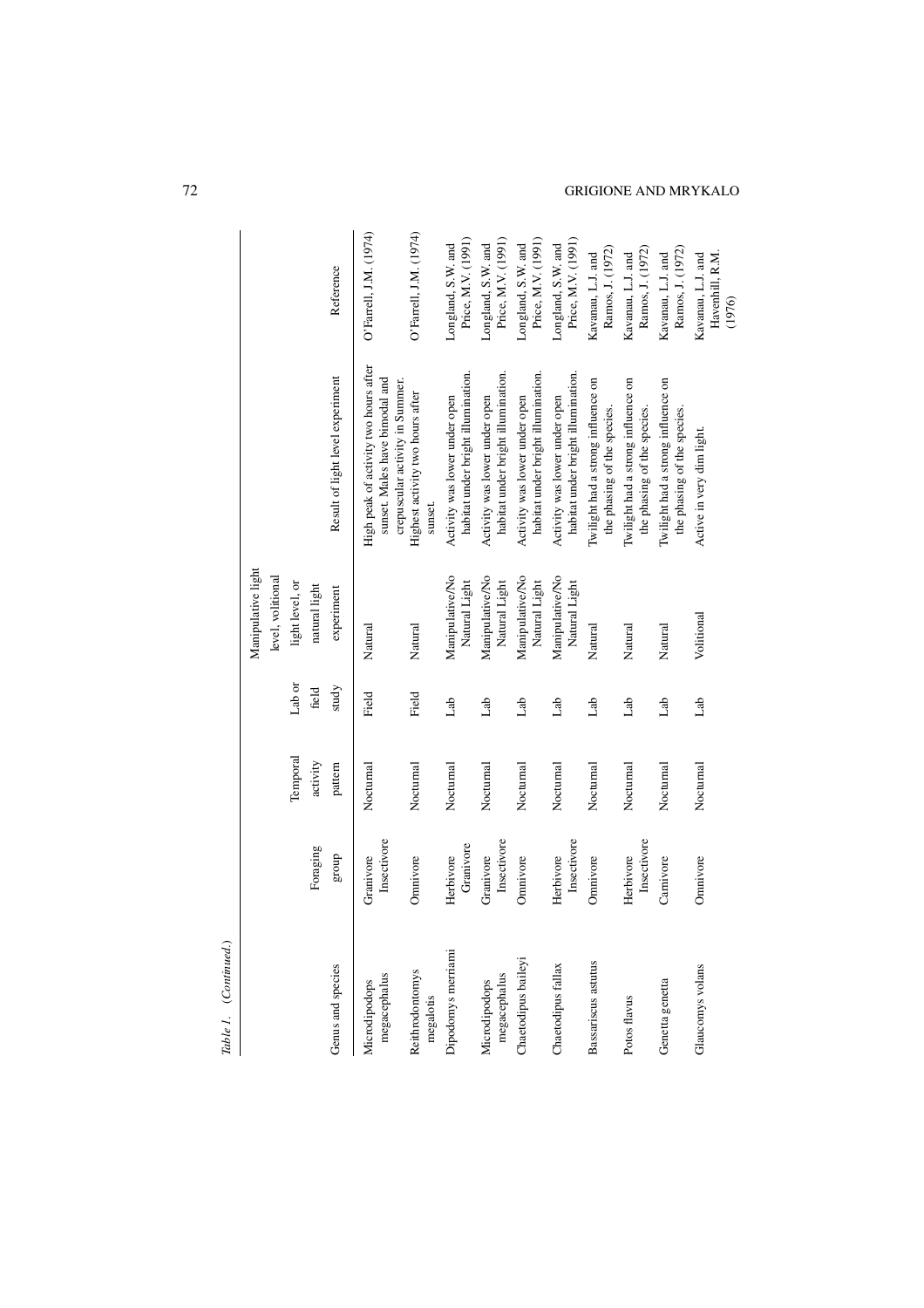|                                                |                                                                                 |              |     |           |                          | *Found in Ocelot Scat; **Found in Ocelot Habitat. |
|------------------------------------------------|---------------------------------------------------------------------------------|--------------|-----|-----------|--------------------------|---------------------------------------------------|
| Clarke, A.J. (1983)                            | Significantly reduced activity in full<br>moon in presence of predator.         | Manipulative | dab | Nocturnal | Omnivore                 | Peromyscus maniculatus*                           |
| Kavanau, L.J. and<br>Havenhill, R.M.<br>(1976) | illuminance to 18 times full moon<br>Active at 50% of full moon<br>illuminance. | Volitional   | de  | Nocturnal | Insectivore<br>Herbivore | Peromyscus crinitus                               |
| Kavanau, L.J. and<br>Havenhill, R.M.<br>(1976) | Spent active time in total darkness or<br>in very low light.                    | Volitional   | Lab | Nocturnal | Herbivore                | Thomomys bottae                                   |
| Kavanau, L.J. and<br>Havenhill, R.M.<br>(1976) | Activity peaked at 3 times full moon.                                           | Volitional   | dab | Nocturnal | Insectivore<br>Herbivore | Peromyscus californicus                           |
| Havenhill, R.M.<br>Kavanau, L.J. and<br>(1976) | Activity peaked at 2% of full moon.                                             | Volitional   | dab | Nocturnal | Insectivore<br>Herbivore | Podomys floridanus                                |
| Kavanau, L.J. and<br>Havenhill, R.M.<br>(1976) | illuminance to 3 times full moon<br>Active at 50% of full moon<br>illuminance.  | Volitional   | de  | Nocturnal | Herbivore                | Neotoma lepida                                    |
| Kavanau, L.J. and<br>Havenhill, R.M.<br>(1976) | Activity peaked in darkness and 15%<br>of starlight.                            | Volitional   | dab | Nocturnal | Insectivore<br>Herbivore | Microtus pennsylvanicus                           |
| Kavanau, L.J. and<br>Havenhill, R.M.<br>(1976) | Activity peaked in darkness and 15%<br>of starlight.                            | Volitional   | dab | Nocturnal | Herbivore                | Microtus californicus                             |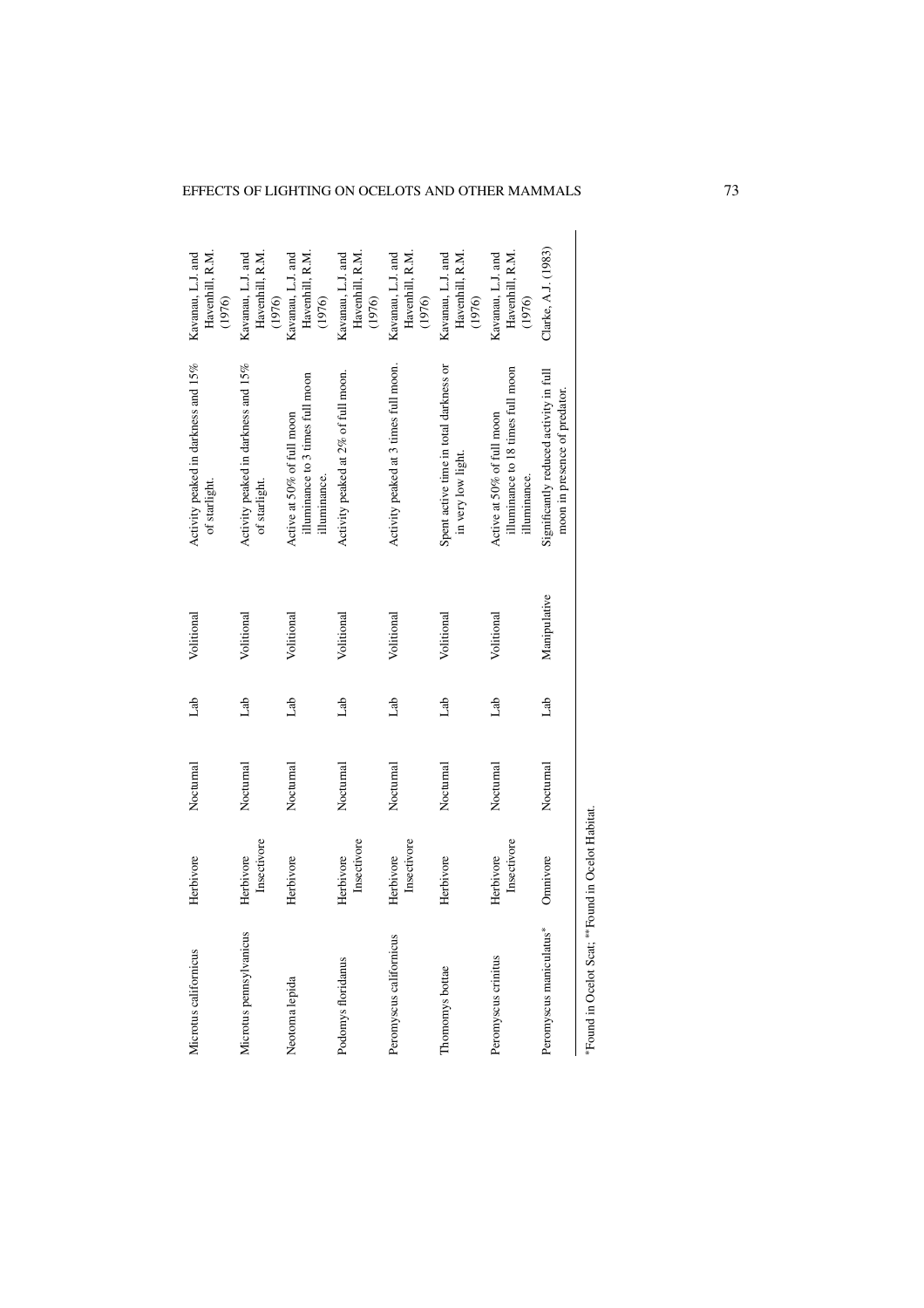## 74 GRIGIONE AND MRYKALO

change like those of rodents—which show a sharp and consistent dependency on luminance. In a field study that investigated the effects of the moon's luminance on Ocelot movement and their primary prey, spiny rats (*Proechimys*: Rodentia, Echimyidae) in Peru, Emmons (1989) recorded tracks of each species along roadside trails and radio-collared individuals of each species. The results for each species indicate that their activity levels were not influenced by the moon's luminance, however, they were changing their behavior so as to be hidden from view on trails during bright nights. Therefore, ample cover that essentially shields nightlight was critical during full moon periods.

Similarly, radio-collared mountain lions (*Puma concolor*) in California usually avoid habitat corridors that contain artificial lights (Beier, 1995). During overnight monitoring, mountain lions made consistent movements in the direction of the darkest horizon. Dispersers especially avoided night-lights in conjunction with open terrain (Beier, 1995).

In summary, these studies share a common conclusion about the effects of night lighting on nocturnal and crepuscular species: activity levels either cease entirely as the result of night luminance or shift to covered habitat that provides a shield from the effects of night lighting. Hypotheses based on these conclusions would predict that activity patterns for Ocelots and their nocturnal prey would be altered under artificial night lighting conditions. These animals would be expected to either reduce evening activity levels or redirect their evening activity towards areas with dense vegetation. Although we currently do not know the effect of night lighting on ocelot foraging success, it is likely that this too would be altered as a result of turning night into day.

## **Effects of artificial night lighting on ocelots in Texas**

Indeed, ocelots in south Texas are most active during 2000 to 0500 hours. They live almost exclusively in thorn forest communities, which are characterized by an extremely dense woody under story (Laack, 1991). During dispersal, Laack (1991) observed Ocelot movement in forest corridors rather than in open habitat—even if forest routes added considerable distance to their final destinations. Shindle (1995) hypothesized that thorn forest communities provide both structural cover and low-light environments for ocelots.

At present, approximately 186 portable lights and 235 permanent lights are operating along 52.4 miles of the Rio Grande River due to Operation Rio Grande (U.S. Fish and Wildlife Service, 2002). These lights are dispersed amongst protected brush tracts of LRGNWR. Each light uses 1–4 bulbs ranging from 400–1000 watts (U.S. Fish and Wildlife Service, 2002). Both Ocelots and their prey would need to travel across open, lighted areas to move between protected areas of LRGNWF. If activity patterns of Ocelots are similar to the activity patterns of their nocturnal prey species, as has been suggested (Emmons, 1987; Emmons *et al*., 1989), their movement will either cease or be redirected towards covered areas (i.e. areas with vegetative density) during nights of high luminance. Illumination and noise generated from diesel powered portable lights may in fact cause Ocelots to seek other travel corridors, however limited these are. Portable lighting is found along approximately 31.6 miles of the Rio Grande River and more portable lights may be added in the future (U.S. Fish and Wildlife Service, 2002).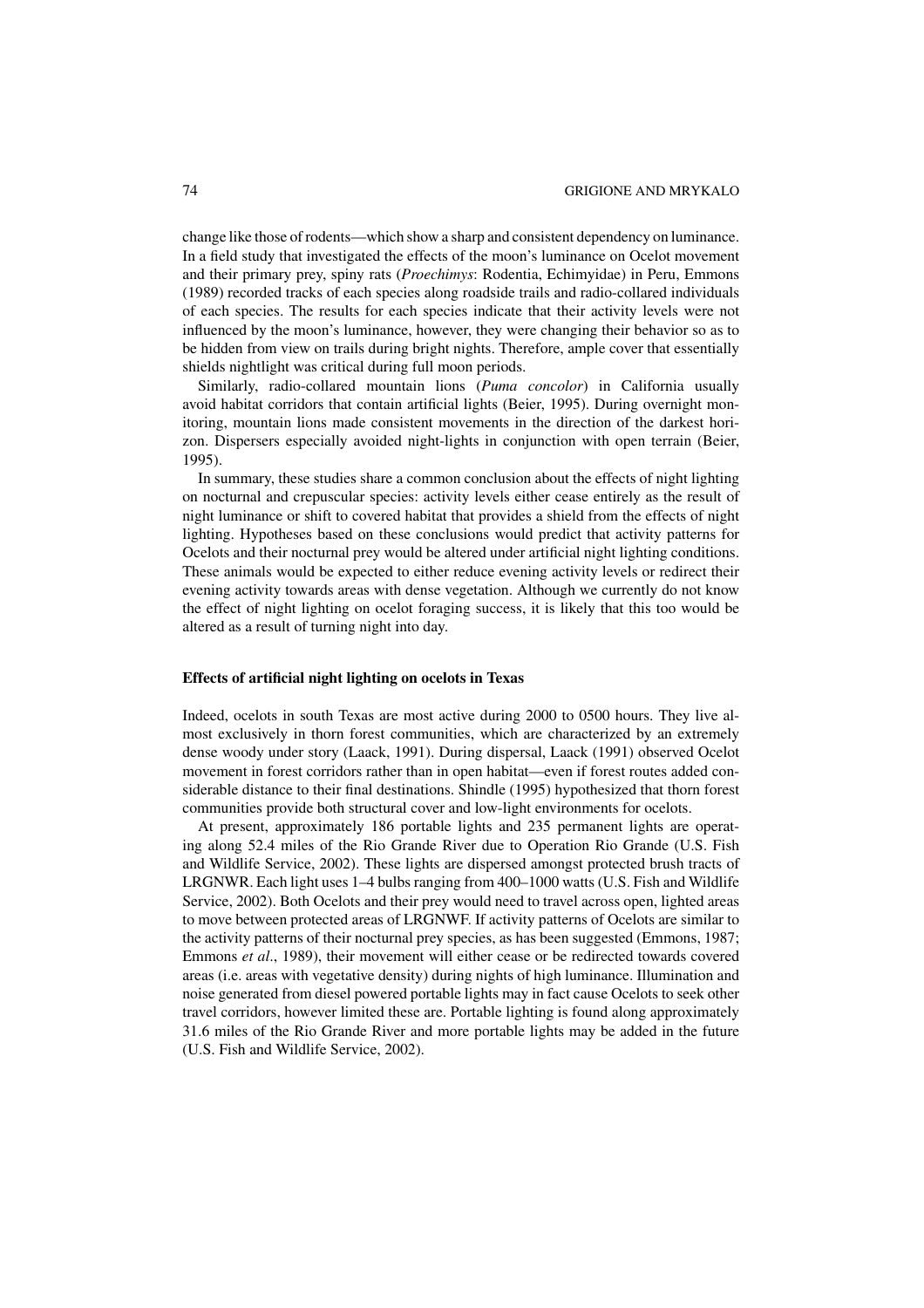The Texas Ocelot population may be further hindered by a reduction in the number of Ocelots emigrating from Mexico. Ocelots from Mexico have crossed the Rio Grande River and entered the United States (U.S. Fish and Wildlife Service, 2002). However, illumination and noise from permanent and portable lights may deter Ocelots in Mexico from crossing the Rio Grande River (U.S. Fish and Wildlife Service, 2002).

Despite commendable efforts on the part of LRGNWR, protected habitats separated by areas with little cover from artificial night lighting may be of little use for nocturnal species. Possible alteration of rodent activity patterns and/or reduction in the availability of rodents due to artificial night lighting may be hindering the recovery of Ocelots in Texas. To improve this condition, corridors located between refuge tracks should either contain no artificial night lighting or provide animals with enough habitat cover such that little to no light can penetrate, and movement between protected refuge tracks can occur.

## **Discussion**

The main threat to the survival of the Ocelot in the United States is habitat alteration (U.S Fish and Wildlife Service, 1990), yet *Critical Habitat*, that which is essential for conservation of the species, has not been designated. Critical Habitat has not been designated because poachers may learn of the exact locations of ocelots plus habitat is already protected on the LANWR (U.S. Fish and Wildlife Service, 1982).

The lack of designated Critical Habitat has created a paradoxical Ocelot management strategy along the Rio Grande River. Habitat alteration due to Operation Rio Grande is not expected to jeopardize the existence of Ocelots along the Rio Grande River because no Critical Habitat has been designated for the species (U.S. Fish and Wildlife Service, 2002).

Critical Habitat for Ocelots must be designated in Texas. Once designated, this habitat would be protected and enhanced to promote continued use by Ocelots (U.S. Fish and Wildlife Service, 1990). Designating Ocelot Critical Habitat will require a greater understanding of the associations between predator and prey species (U.S. Fish and Wildlife Service, 1990) and how factors such as artificial night lighting might affect movement patterns of Ocelots and their prey.

By reviewing previous studies, it is possible to generate hypotheses about the effects of night lighting on nocturnal and crepuscular species, such as the Ocelot and their rodent prey. Activity patterns of both will undoubtedly be altered, either ceasing entirely or shifting to other protected habitats that shield the effects of artificial night lighting.

Ocelot Critical Habitat designation in the Lower Rio Grande Valley should provide ample cover for Ocelots and their prey in protected areas and in non-protected corridor areas that connect protected refuge tracks. Doing so will provide nocturnal species with movement opportunities associated with foraging, mating, rearing of young, and dispersal.

## **Future directions**

While ocelots in Texas are endangered species and difficult to study, the hypotheses we generated could be tested on surrogate species, such as bobcats (*Lynx rufus*) or feral cats (*Felis catus*), and nocturnal prey species that inhabit the international border. Future studies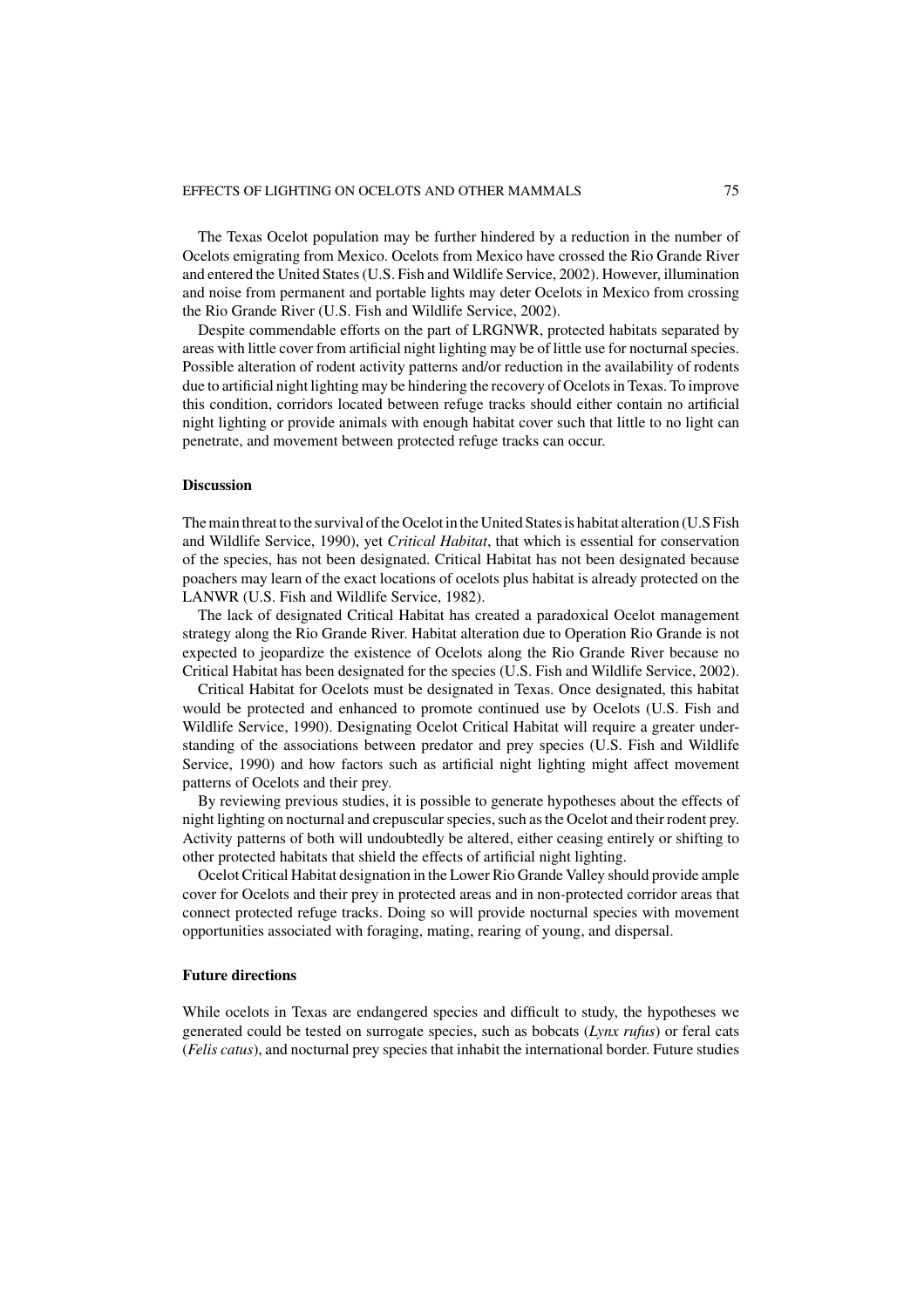could include experiments with night-lights by placing them around the periphery of refuge tracts. These studies could document whether refuge tracts are used more and whether movement between refuge tracts is reduced during evenings when artificial night lighting occurs. A crucial aspect of this research could include information on intensity of light specifically, whether there is a threshold of night lighting beyond which activity patterns change. Is all night lighting detrimental, per se, or just certain intensities of it? In addition, foraging studies should be initiated on surrogate species. By quantifying activity, one could hypothesize if feral cats, for example, have reduced levels of foraging success when artificial night lighting occurs.

#### **References**

- Beier, P. (1995) Dispersal of juvenile cougars in fragmented habitat. *Journal of Wildlife Management* **59**(2), 228–237.
- Bisbal, F.J. (1986) Food habits of some neotropical carnivores in Venezuela (Mammalia, Carnivora). *Mammalia* **50**, 329–339.
- Blair, F.W. (1943) Activities of the Chihuahua deer-mouse in relation to light intensity. *Journal of Wildlife Management* **7**, 92–97.
- Bruseo, J.A. and Barry Jr., R.E. (1995) Temporal activity of synoptic Peromyscus in the central Appalachians. *Journal of Mammalogy* **76**, 78–82.
- Bureau of Citizenship and Immigration Services. (2002) McAllen border patrol sector. http:// www.immigration.gov/graphics/shared/fieldoffices/sectors/Mcallen/aboutus.htm viewed 2/24/2003.
- Bureau of Citizenship and Immigration Services. (2002) Overview of the U.S. border patrol. http:// www.immigration.gov/graphics/shared/lawenfor/bpatrol/overview.htm viewed 2/25/2003.
- Clarke, J.A. (1983) Moonlight's influence on predator/prey interactions between short-eared owls (Asio flammeus) and deermice (Peromyscus maniculatus). *Behavioral Ecology and Sociobiology* **13**, 205–209.
- Davis, W.B. and Schmidly, D.J. (1997) The mammals of Texas: Online edition. http://www.nsrl.ttu.edu/ tmot1/Default.htm viewed 12/20/02.
- De Villa Meza, A., Meyer Martinez, E. and Lopez Gonzalez, C.A. (2002) Ocelot (Leopardus pardalis) food habits in a tropical deciduous forest of Jalisco, Mexico. *American Midland Naturalist* **148**, 146–154.
- Emmons, L.H. (1987) Comparative feeding ecology of felids in a neotropical rainforest. *Behavioral Ecology and Sociobiology* **20**, 271–283.
- Emmons, L.H., Sherman, P., Bolster, D., Goldizen, A. and Terborgh, J. (1989) Ocelot behavior in moonlight. In *Advances on Neotropical Mammalogy* (K.H. Redford and J.F. Eisenberg, eds.), pp. 233–242. The Sandhill Crane Press, Inc., Florida.
- Grigione, M.M., Caso, A., List, R. and Gonzalez-Lopez, C. (2001) Status and conservation of endangered cats along the U.S.-Mexico border. *The Endangered Species Update* **18**, 129–132.
- Kaufman, D.W. and Kaufman, G.A. (1982) Effect of moonlight on activity and microhabitat use by ord's kangaroo rat (Dipodomys ordii). *Journal of Mammalogy* **63**(2), 309–312.
- Kavanau, J.L. (1968) Activity and orientational response of white-footed mice to light. *Nature* **218**, 245–252.
- Kavanau, J.L. and Havenhill, R.M. (1976) Compulsory regime and control of environment in animal behavior. Light level preferences of small nocturnal mammals. *Behavior* **59**, 203–225.
- Kavanau, J.L. and Rischer, C.E. (1968) Program clocks in small mammals. *Science* **161**, 1256–1259.
- Konecny, M.J. (1989) Movement patterns and food habits of four sympatric carnivore species in Belize, Central America. In *Advances on Neotropical Mammalogy* (K.H. Redford and J.F. Eisenberg, eds.), pp. 243–264. The Sandhill Crane Press, Inc., Florida.
- Laack, L.L. (1991) Ecology of the ocelot (Felis pardalis) in south Texas. Master's Thesis. Texas A&I University, Texas.
- Lockard, R.B. and Owings, D.H. (1974) Seasonal variation in moonlight avoidance by bannertail kangaroo rats. *Journal of Mammalogy* **55**(1), 189–193.